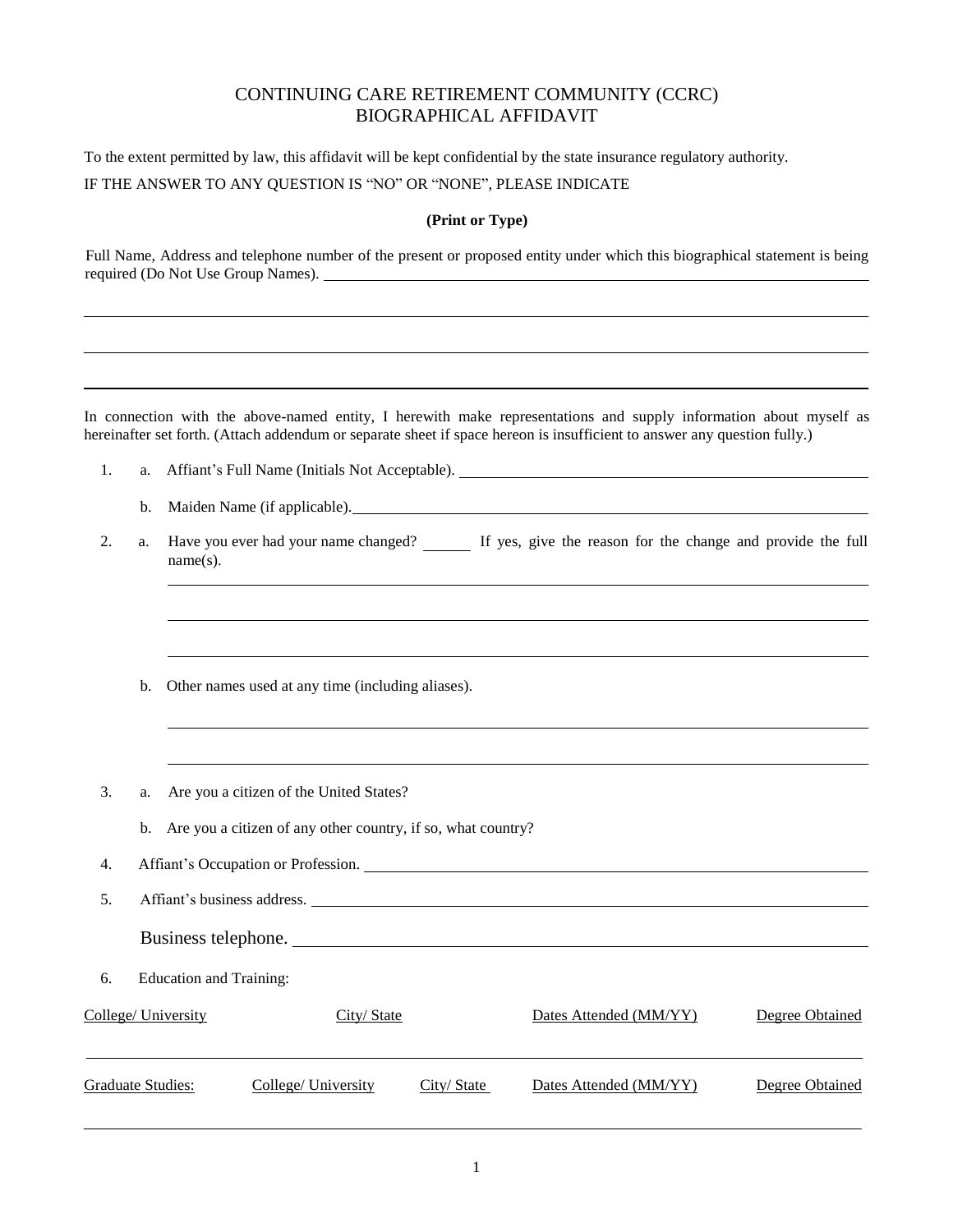|        | <b>Other Training: Name</b>    | City/State |                                                                 | Dates Attended (MM/YY)                                                                                           | Degree/Certification Obtained                                                                                                                                                                                                             |
|--------|--------------------------------|------------|-----------------------------------------------------------------|------------------------------------------------------------------------------------------------------------------|-------------------------------------------------------------------------------------------------------------------------------------------------------------------------------------------------------------------------------------------|
| (Note: | Supplemental Information.)     |            |                                                                 |                                                                                                                  | If affiant attended a foreign school, please provide full address and telephone number of the college/university. If<br>applicable, provide the foreign student Identification Number in the space provided in the Biographical Affidavit |
| 7.     |                                |            | List of memberships in professional societies and associations. |                                                                                                                  |                                                                                                                                                                                                                                           |
|        | Name of<br>Society/Association |            | <b>Contact Name</b>                                             | Address of<br>Society/Association                                                                                | Telephone Number<br>of Society/Association                                                                                                                                                                                                |
|        |                                |            |                                                                 |                                                                                                                  |                                                                                                                                                                                                                                           |
| 8.     |                                |            |                                                                 |                                                                                                                  | Present or proposed position with the applicant entity.                                                                                                                                                                                   |
| 9.     |                                |            |                                                                 | officerships). Please list the most recent first. Attach additional pages if the space provided is insufficient. | List complete employment record for the past ten (10) years, whether compensated or otherwise (up to and including<br>present jobs, positions, partnerships, owner of an entity, administrator, manager, operator, directorates or        |
|        | Beginning/Ending               |            |                                                                 |                                                                                                                  |                                                                                                                                                                                                                                           |
|        |                                |            |                                                                 |                                                                                                                  | Address City City State/Province City State/Province                                                                                                                                                                                      |
|        |                                |            |                                                                 |                                                                                                                  | Country Postal Code Phone Diffices/Positions Held Phone                                                                                                                                                                                   |
|        |                                |            |                                                                 |                                                                                                                  |                                                                                                                                                                                                                                           |
|        | Beginning/Ending               |            |                                                                 |                                                                                                                  |                                                                                                                                                                                                                                           |
|        |                                |            |                                                                 |                                                                                                                  |                                                                                                                                                                                                                                           |
|        |                                |            |                                                                 |                                                                                                                  | Country Postal Code Phone Diffices/Positions Held                                                                                                                                                                                         |
|        |                                |            |                                                                 |                                                                                                                  |                                                                                                                                                                                                                                           |
|        | Beginning/Ending               |            |                                                                 |                                                                                                                  |                                                                                                                                                                                                                                           |
|        |                                |            |                                                                 |                                                                                                                  | Address City City State/Province City State/Province                                                                                                                                                                                      |
|        |                                |            |                                                                 |                                                                                                                  |                                                                                                                                                                                                                                           |
|        |                                |            |                                                                 |                                                                                                                  |                                                                                                                                                                                                                                           |
|        | Beginning/Ending               |            |                                                                 |                                                                                                                  |                                                                                                                                                                                                                                           |
|        |                                |            |                                                                 |                                                                                                                  | Address City City State/Province City                                                                                                                                                                                                     |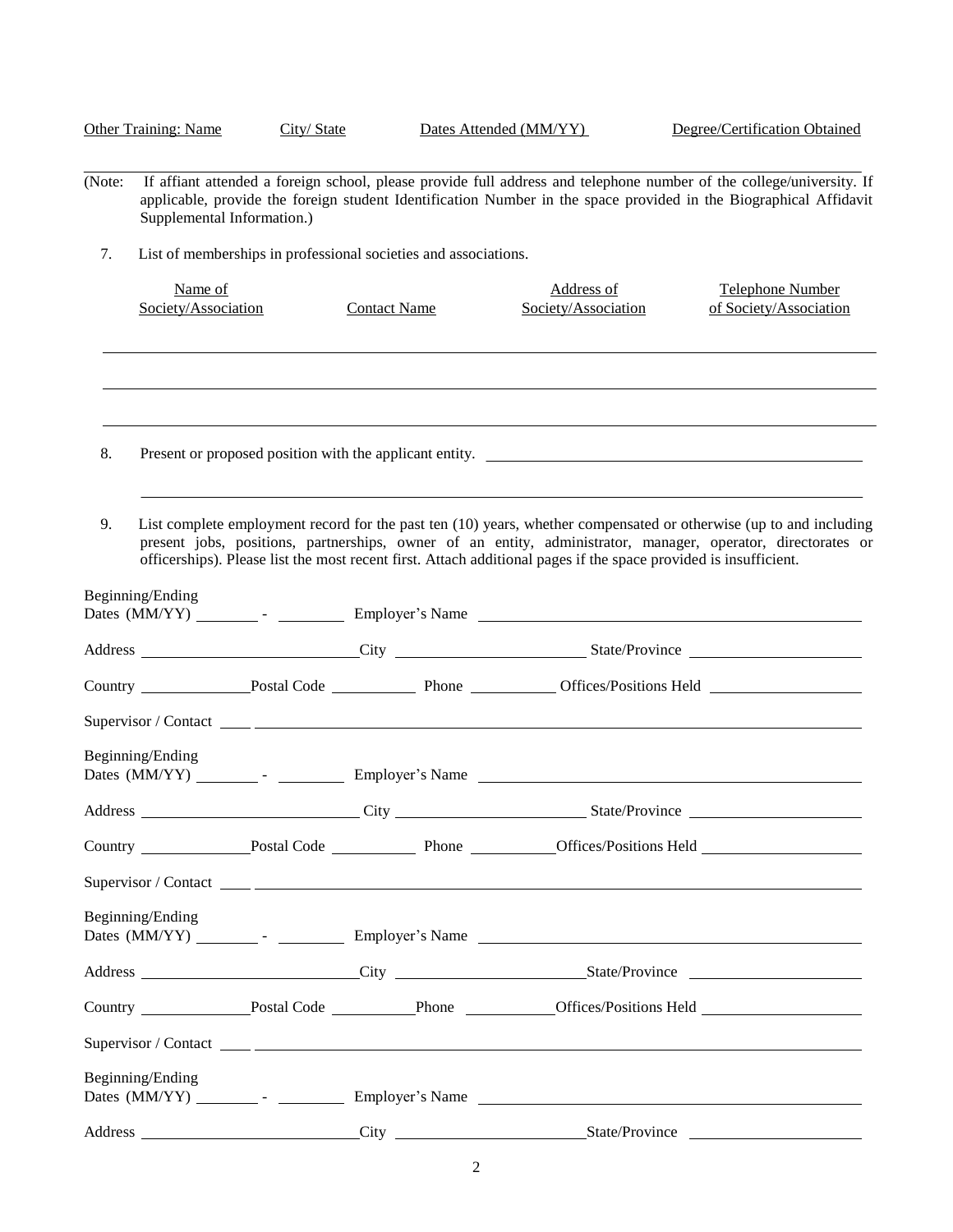|     |    |                                                                                        |  | Country Postal Code Phone Diffices/Positions Held Phone Country Postal Code Phone Phone Country Phone Country                                                                                                                                                                                                                                                                                                                                                                                      |
|-----|----|----------------------------------------------------------------------------------------|--|----------------------------------------------------------------------------------------------------------------------------------------------------------------------------------------------------------------------------------------------------------------------------------------------------------------------------------------------------------------------------------------------------------------------------------------------------------------------------------------------------|
|     |    | Supervisor / Contact $\_\_\_\_$                                                        |  |                                                                                                                                                                                                                                                                                                                                                                                                                                                                                                    |
| 10. | a. |                                                                                        |  | Have you ever been in a position which required a fidelity bond? If any claims were made on the<br>bond, give details.                                                                                                                                                                                                                                                                                                                                                                             |
|     | b. |                                                                                        |  | Have you ever been denied an individual or position schedule fidelity bond, or had a bond canceled or revoked?<br>If yes, give details.                                                                                                                                                                                                                                                                                                                                                            |
| 11. |    | the space provided is insufficient.                                                    |  | List any professional, occupational and vocational licenses (including licenses to sell securities) issued by any public<br>or governmental licensing agency or regulatory authority or licensing authority that you presently hold or have held<br>in the past. For any non-insurance regulatory issuer, identify and provide the name, address and telephone number of<br>the licensing authority or regulatory body having jurisdiction over the license (s) issued. Attach additional pages if |
|     |    |                                                                                        |  |                                                                                                                                                                                                                                                                                                                                                                                                                                                                                                    |
|     |    |                                                                                        |  |                                                                                                                                                                                                                                                                                                                                                                                                                                                                                                    |
|     |    |                                                                                        |  |                                                                                                                                                                                                                                                                                                                                                                                                                                                                                                    |
|     |    |                                                                                        |  |                                                                                                                                                                                                                                                                                                                                                                                                                                                                                                    |
|     |    |                                                                                        |  | Non-insurance Regulatory Phone Number (if known _________________________________                                                                                                                                                                                                                                                                                                                                                                                                                  |
|     |    |                                                                                        |  |                                                                                                                                                                                                                                                                                                                                                                                                                                                                                                    |
|     |    |                                                                                        |  |                                                                                                                                                                                                                                                                                                                                                                                                                                                                                                    |
|     |    |                                                                                        |  |                                                                                                                                                                                                                                                                                                                                                                                                                                                                                                    |
|     |    |                                                                                        |  | Date Expired (MM/YY) Reason for Termination                                                                                                                                                                                                                                                                                                                                                                                                                                                        |
|     |    | Non-insurance Regulatory Phone Number (if known)                                       |  |                                                                                                                                                                                                                                                                                                                                                                                                                                                                                                    |
| 12. |    |                                                                                        |  | In responding to the following, if the record has been sealed or expunged, and the affiant has personally<br>verified that the record was sealed or expunged, an affiant may respond "no" to the question. Have you ever:                                                                                                                                                                                                                                                                          |
|     | a. | public administrative, or governmental licensing agency?                               |  | Been refused an occupational, professional, or vocational license or permit by any regulatory authority, or any                                                                                                                                                                                                                                                                                                                                                                                    |
|     | b. | judicial, administrative, regulatory, or disciplinary action?                          |  | Had any occupational, professional, or vocational license or permit you hold or have held, been subject to any                                                                                                                                                                                                                                                                                                                                                                                     |
|     | c. | license or permit in any judicial, administrative, regulatory, or disciplinary action? |  | Been placed on probation or had a fine levied against you or your occupational, professional, or vocational                                                                                                                                                                                                                                                                                                                                                                                        |

d. Been charged with, or indicted for, any criminal offense(s) other than civil traffic offenses?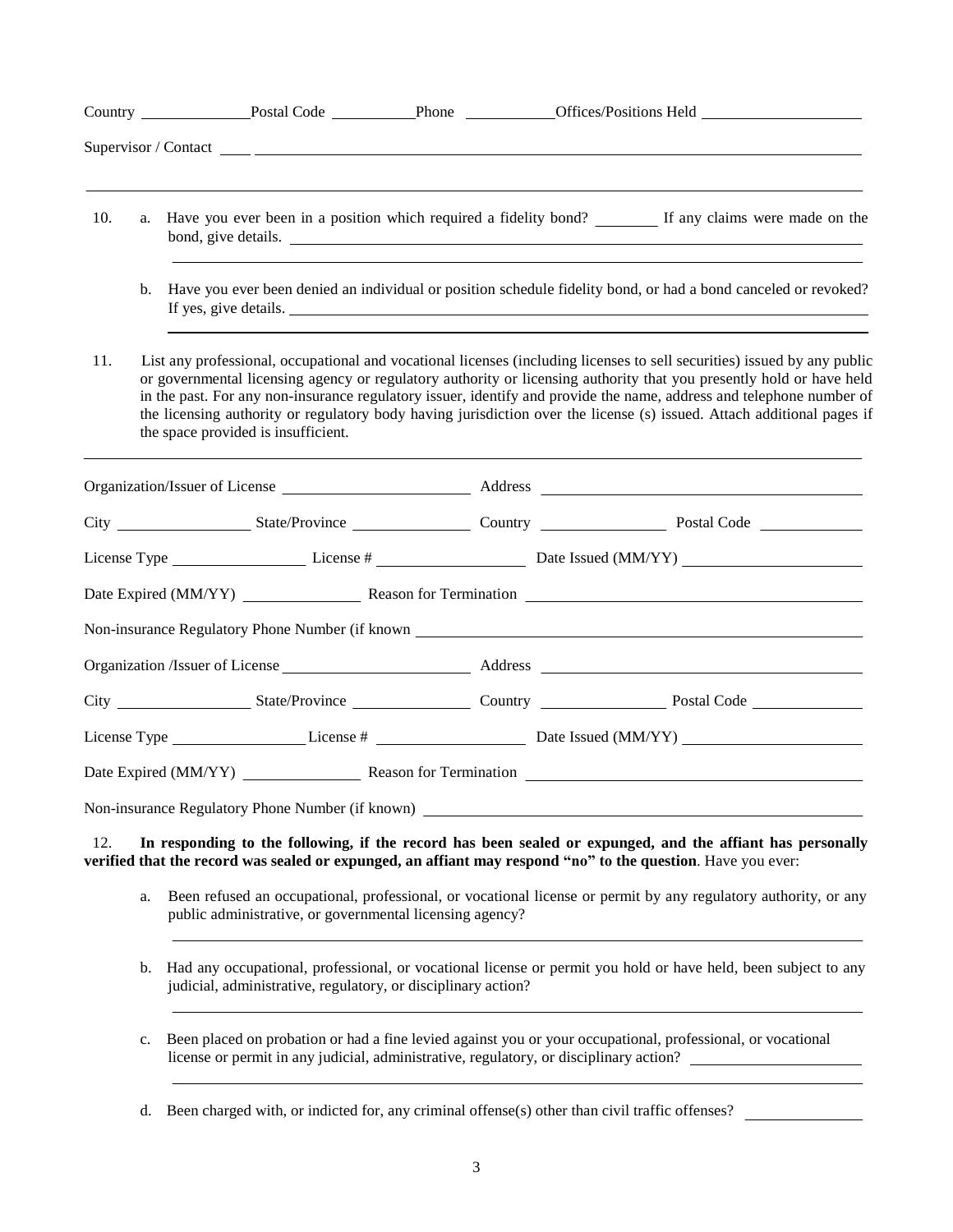- e. Pled guilty, or nolo contendere, or been convicted of, any criminal offense(s) other than civil traffic offenses?
- f. Had adjudication of guilt withheld, had a sentence imposed or suspended, had pronouncement of a sentence suspended, or been pardoned, fined, or placed on probation, for any criminal offense(s) other than civil traffic offenses?
- g. Been subject to a cease and desist letter or order, or enjoined, either temporarily or permanently, in any judicial, administrative, regulatory, or disciplinary action, from violating any federal, state law or law of another country regulating the business of insurance, securities or banking, or from carrying out any particular practice or practices in the course of the business of insurance, securities or banking?
- h. Been, within the last ten (10) years, a party to any civil action involving dishonesty, breach of trust, or a financial dispute?
- i. Had a finding made by the Comptroller of any state or the Federal Government that you have violated any provisions of small loan laws, banking or trust company laws, or credit union laws, or that you have violated any rule or regulation lawfully made by the Comptroller of any state or the Federal Government?
- j. Had a lien or foreclosure action filed against you or any entity while you were associated with that entity?

If the response to any question above is answered "Yes", please provide details including dates, locations, disposition, etc. Attach a copy of the complaint and filed adjudication or settlement as appropriate.

13. List any **CCRC or insurance** entity subject to regulation by an insurance regulatory authority that you control directly or indirectly. The term "control" (including the terms "controlling," "controlled by" and "under common control with") means the possession, direct or indirect, of the power to direct or cause the direction of the management and policies of a person, whether through the ownership of voting securities, by contract other than a commercial contract for goods or non-management services, or otherwise, unless the power is the result of an official position with or corporate office held by the person. Control shall be presumed to exist if any person, directly or indirectly, owns, controls, holds with the power to vote, or holds proxies representing, ten percent (10%) or more of the voting securities of any other person.

If any of the stock is pledged or hypothecated in any way, give details.

14. Do [Will] you or members of your immediate family individually or cumulatively subscribe to or own, beneficially or of record, 10% or more of the outstanding shares of stock of any **CCRC or insurance** entity subject to regulation by an insurance regulatory authority, or its affiliates? An "affiliate" of, or person "affiliated" with, a specific person, is a person that directly, or indirectly through one or more intermediaries, controls, or is controlled by, or is under common control with, the person specified. If the answer is "Yes", please identify the company or companies in which the cumulative stock holdings represent 10% or more of the outstanding voting securities.

If any of the shares of stock are pledged or hypothecated in any way, give details.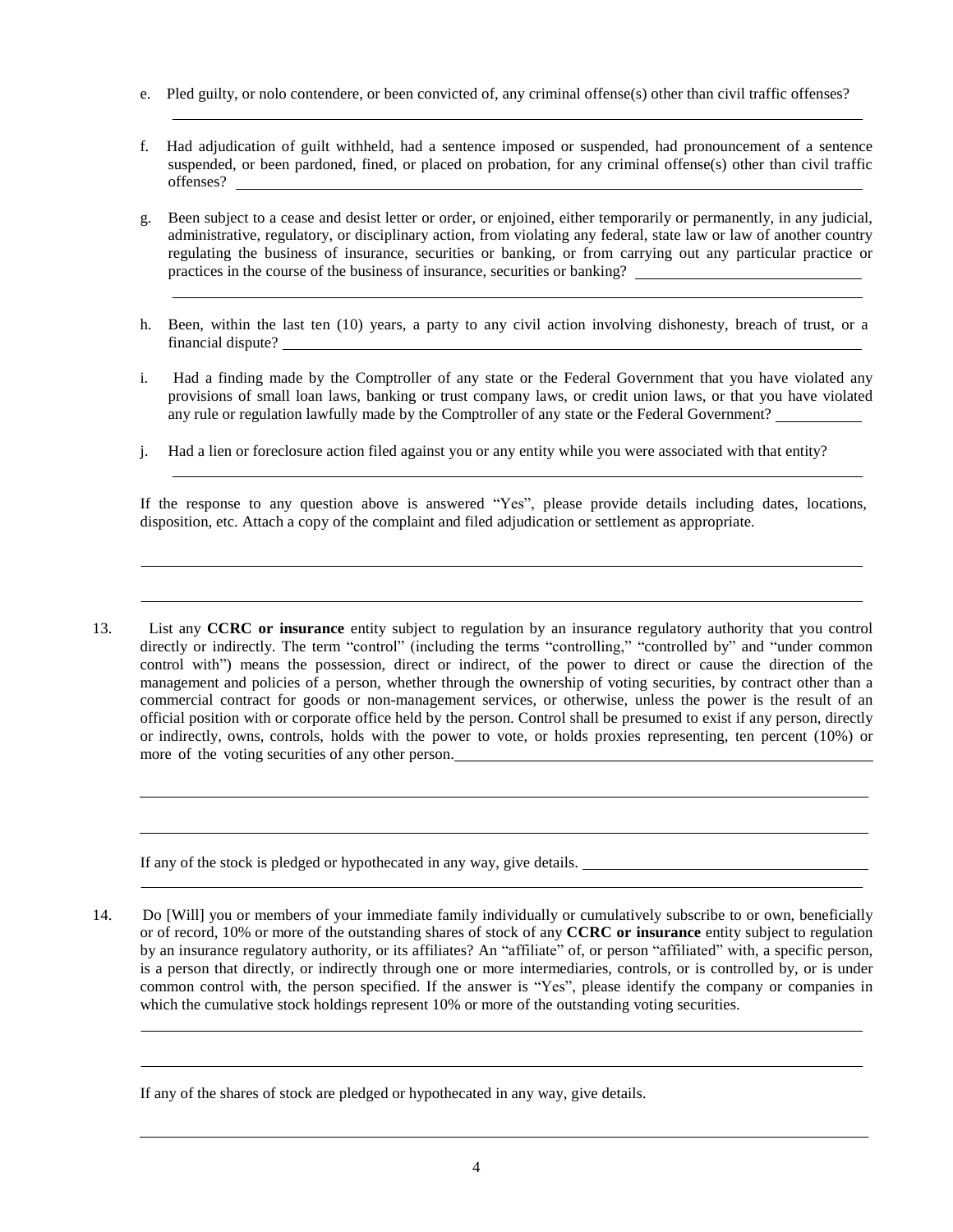- 15. Have you ever been adjudged a bankrupt? If yes, provide details \_\_\_\_\_\_\_\_\_\_\_\_
- 16. To your knowledge has any company or entity for which you were an officer or director, trustee, investment committee member, key management employee or controlling stockholder, had any of the following events occur while you served in such capacity? If yes, please indicate and give details. When responding to questions (b) and (c) affiant should also include any events within twelve (12) months after his or her departure from the entity.
	- a. Been refused a permit, license, or certificate of authority by any regulatory authority, or Governmentallicensing agency?
	- b. Had its permit, license, or certificate of authority suspended, revoked, canceled, non-renewed, or subjected to any judicial, administrative, regulatory, or disciplinary action (including rehabilitation, liquidation, receivership, conservatorship, federal bankruptcy proceeding, state insolvency, supervision or any other similar proceeding)?
	- c. Been placed on probation or had a fine levied against it or against its permit, license, or certificate of authority in any civil, criminal, administrative, regulatory, or disciplinary action?
	- Note: If an affiant has any doubt about the accuracy of an answer, the question should be answered in the positive and an explanation provided.

Dated and signed this day of 20 at I hereby certify under penalty of perjury that I am acting on my own behalf, and that the foregoing statements are true and correct to the best of my knowledge and belief.

(Signature of Affiant) Date